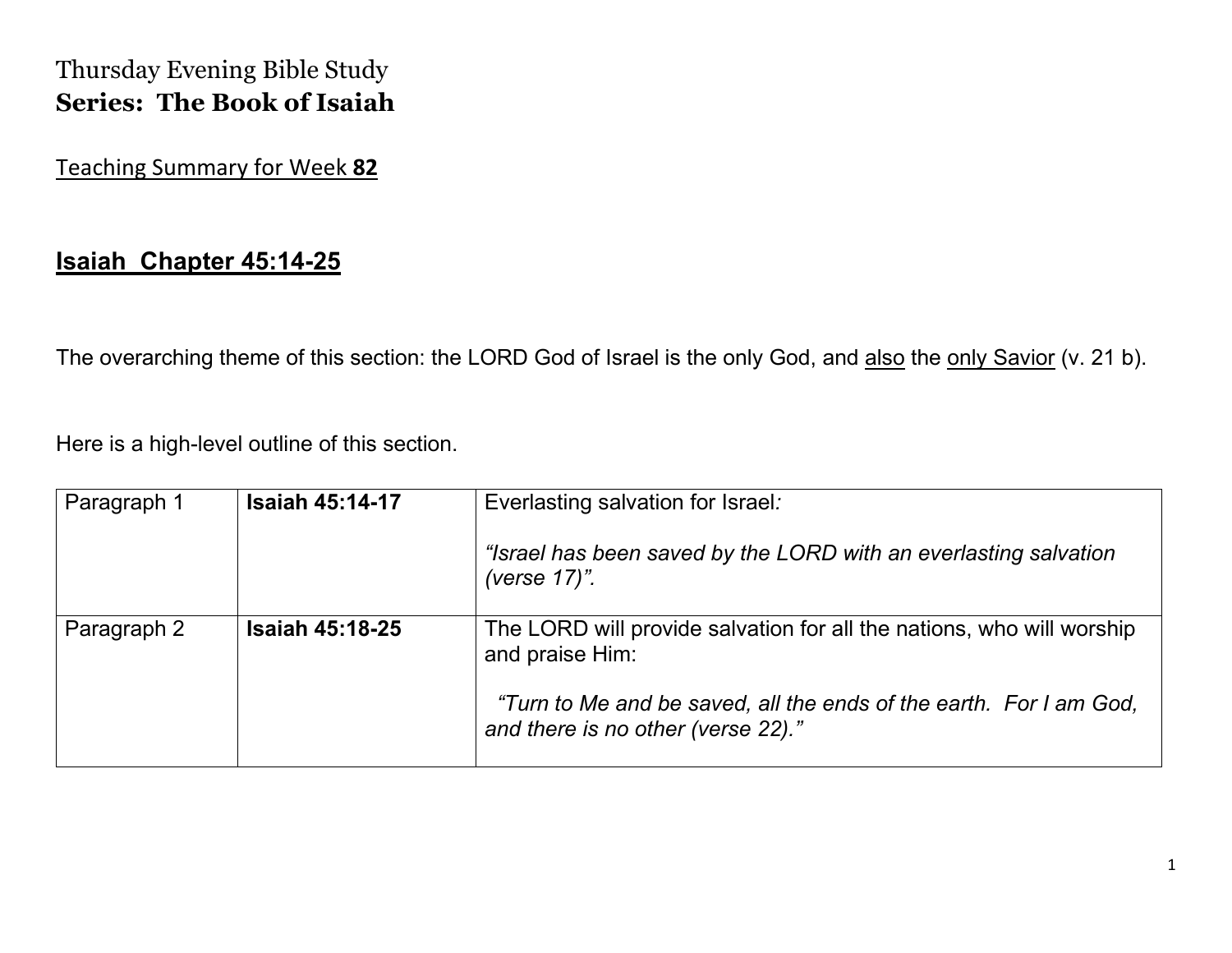## **Last week, we completed verses 14-17. So we pick things up tonight with verse 18 and paragraph 2.**

**Verse 18:** God had a purpose and a plan for the redemption of the human race going all the way back to the creation of the heavens and the earth. See **Genesis 1:1, 26-31**. God did not create the earth to be empty and worthless (the Hebrew word is *tohu*); He created it to be inhabited by the man and the woman.

**Verse 19**: The LORD spoke to His people in a very intimate and often public manner. He was in the pillar of fire by day and the cloud by night. He spoke directly to Moses. The LORD dwelt in the Tabernacle and the Temple. He instructed Moses to meet Him at the mercy seat in the Temple. See **Exodus 25:21-22**. The word *tohu* is repeated here in verse 19 as an adverb. It means that the Lord did not say, "seek me in vain". See **Jeremiah 29:10-14**. The LORD speaks to Israel with words of righteousness. **Psalm 119:137-144** is a great expression of the righteousness of the words of the LORD.

**Verse 20a**: The LORD invites all the people of the Gentile nations to come to Him.

**Verse 20b**: Their idols are useless. They are empty and worthless. They know nothing and cannot save. See Seven absolute contrasts between the LORD and idols on page 5 for more information.

**Verses 21-22**: The LORD is the Savior of the whole world. This has been God's objective from the time He formed Israel in the womb. See **Genesis 12:1-3.** He invites all of the Gentiles to turn to Him and be saved. See **Psalm 22:27** and **1 Thessalonians 1:8-10.**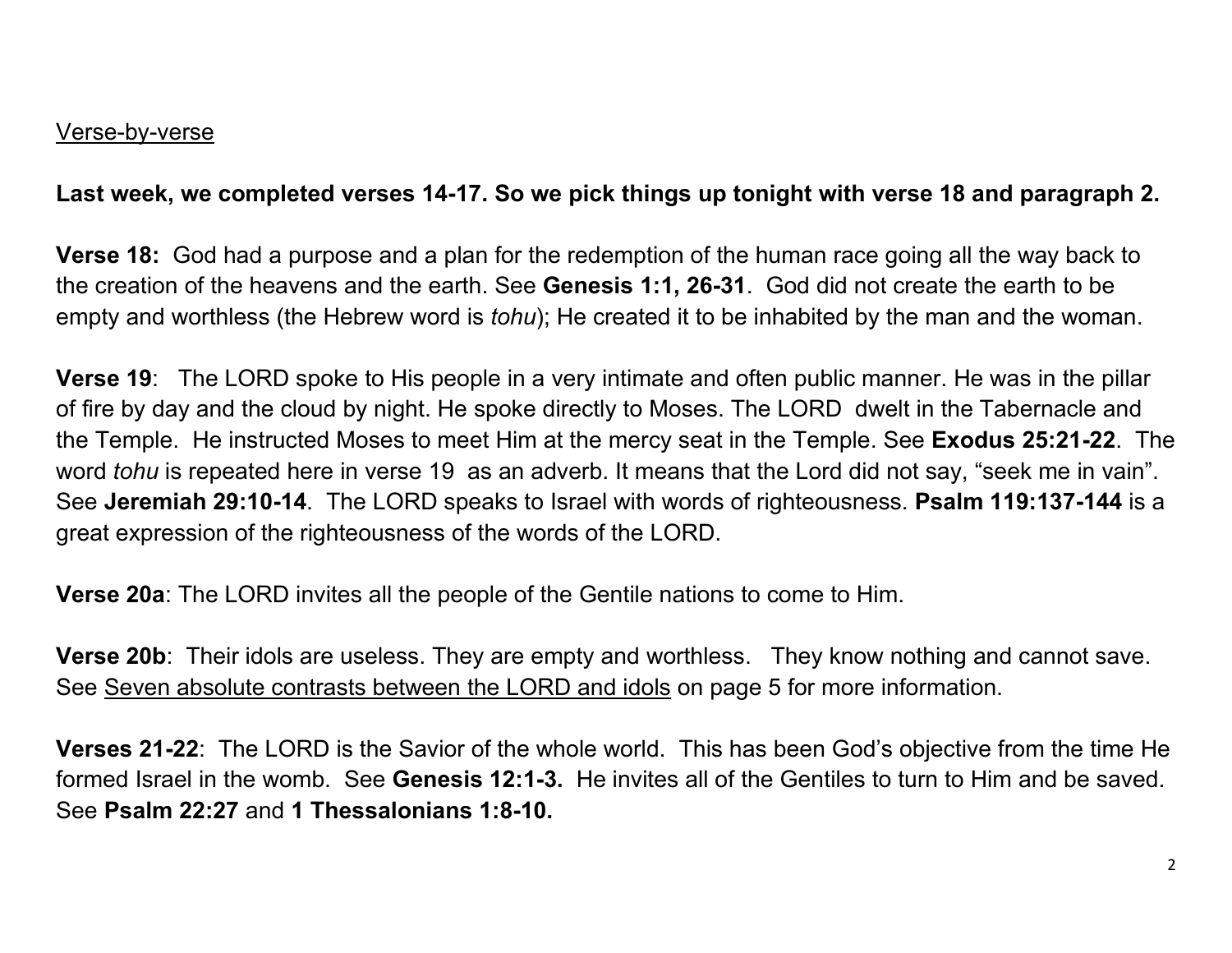At the end of the age, all opposition to God will be wiped out, and all the righteous, in Israel and in the nations, will praise God together. See **Psalm 110** and **1 Corinthians 15:20-28**.

God's plans cannot fail**.** His will establish a worldwide kingdom populated by the righteous, whom He will have saved out of every nation. See **Isaiah 2:1-4; 11:10; 60:1-4.** God calls His Servant (the Lord Jesus Christ) to accomplish this. See **Isaiah 42:1, 6; 49:5-7; Psalm 2:7-8; Daniel 7:13-14, 27; Matthew 25:31-34.** 

**Verse 23:** The LORD's word has gone forth, and will not return to Him empty. See **Isaiah 55:10-11**. When the LORD is installed on His throne, all the people, both the righteous and the wicked, will worship Him and praise Him. See **Romans 14:11**; and **Philippians 2:9-11**.

**Verses 24-25:** Those who call upon the name of the LORD will be saved. Those who do not (refusing in their anger) will be put to shame.

"All the offspring of Israel" verse 25 refers to Israel's descendants according to the promise, not the flesh. See **Romans 2:28-29 and 9:6-8**.

This remnant of believing Israelites will be justified. They will all be righteous. **Isaiah 53:11; 60:21; and Romans 11:25-26.**

God in His word often declares the contrary destinies of the righteous and the wicked. See **Psalm 1**; **Psalm 37:35-40**; **Matthew 13:36-43; 25:31-33,34,41,46**; **John 3:18, 36; 5:28-29; Revelation 21:7-8,14-15.**